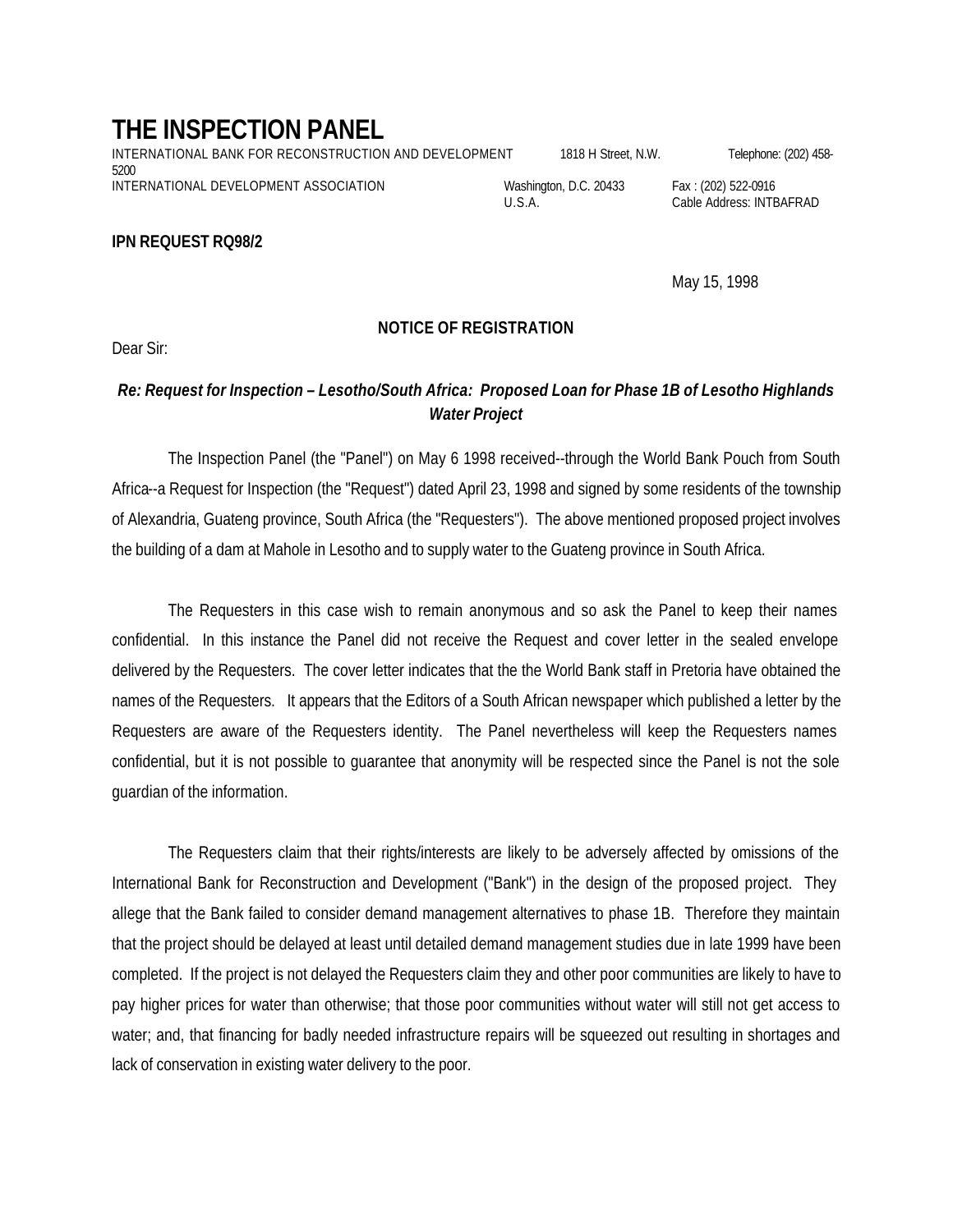The Requesters further claim they are likely to be harmed as a result of alleged Bank violations of various provisions of the following Bank policies and procedures:

Operational Directive ("OD") 4.00 on Environmental Policy for Dam and Reservoir Projects Operational Policy ("OP") 10.04 on Economic Evaluation of Investment Options. OP 4.07 on Water Resources and Management OD 4.15 on Poverty Reduction

I am notifying you that the Request appears to meet the criteria for registration set forth in paragraphs 17 and 22 of the Panel's Operating Procedures (the "Operating Procedures"), so I have on May 15, 1998, which is also the date of the dispatch of this notice, registered the Request in the Inspection Panel Register.

In accordance with paragraph 18 of IBRD Resolution No. 93-10 and paragraph 18(d) of the Operating Procedures, Bank Management is hereby notified that it must provide the Panel no later than June 16, 1998 with written evidence that it has complied, or intends to comply with the relevant policies and procedures in the implementation of the above-referenced project. The subject matter the Management must deal with in a response to the Request is set out in paragraph 33 of the Operating Procedures. After receiving the Management response, the Panel will, as provided by paragraph 19 of the Resolution, "determine whether the Request meets the eligibility criteria set out in paragraph 12 to 14 and shall make a recommendation to the Executive Directors as to whether the matter should be investigated."

For the record, it should be noted that Bank Management has referred to the Request for Inspection which was addressed to the Inspection Panel—in some detail in the Project Appraisal Report *before* the Panel received the Request through the World Bank pouch. The remarks at paragraph 22(g) of that document do not however address what is required in a response to the Inspection Panel. It should also be noted that under these circumstances the Panel is forwarding at this time to the Executive Directors, the text of the Request for Inspection (without cover letter).

The Request has been assigned IPN Request Number RQ98/2.

Sincerely,

Alvaro Umaña Quesada Chairman